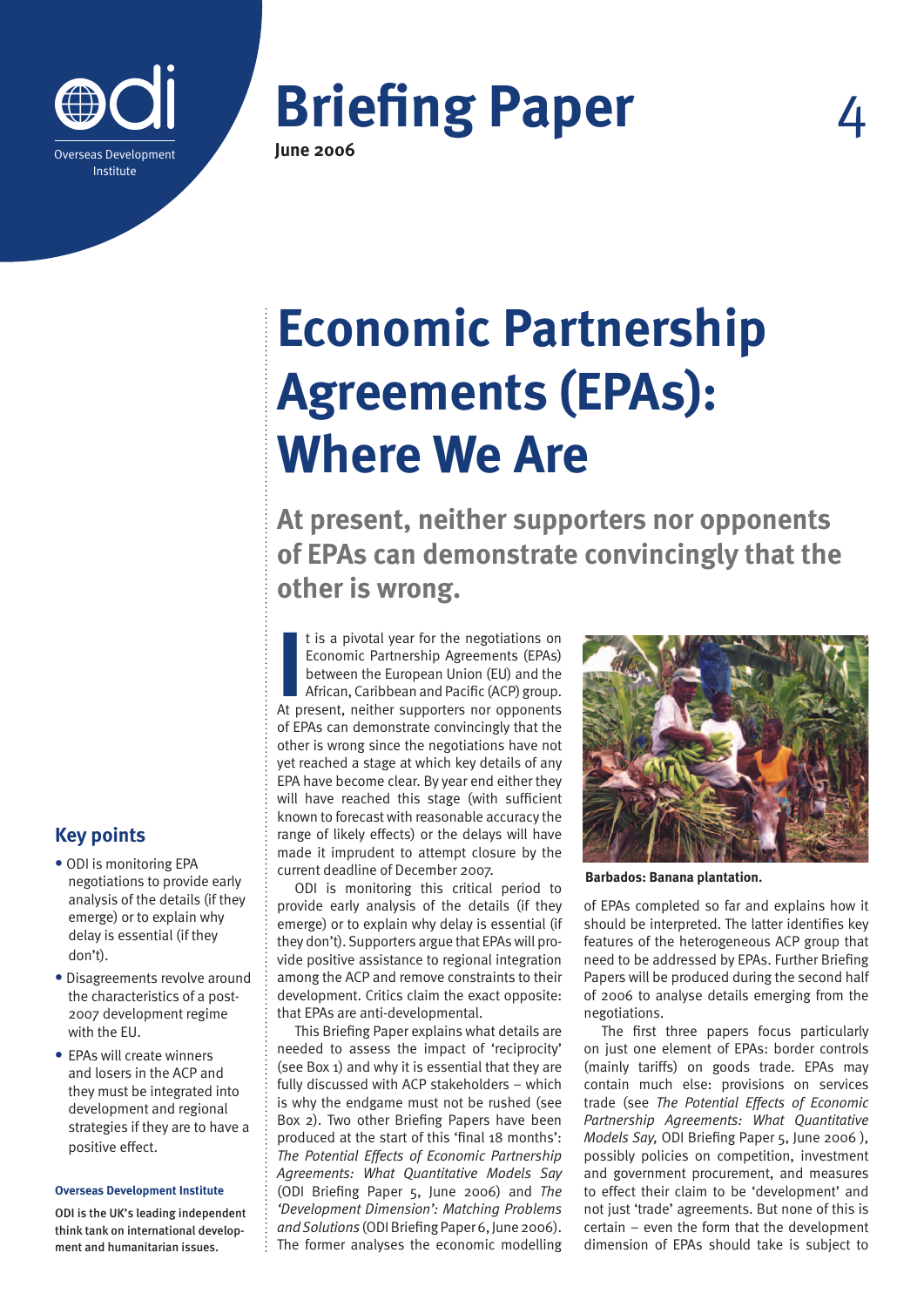#### **Box 1: EPAs – a bluffer's guide**

The EU has had a special trade and aid relationship with the (now 77 strong) ACP group since 1975. This has been effected through a set of Lomé Conventions and, since 2000, the Cotonou Partnership Agreement (CPA) which provide a special aid budget, trade preferences and a set of joint institutions available equally to all ACP states. They have been one element of a bewildering array of (partly overlapping) trade and aid links between the EU and developing countries.

Until now, the trade preferences have been 'non-reciprocal' i.e. in return for favourable access to the EU market the ACP are obliged to do no more than treat imports from Europe no less favourably than from other extra-regional suppliers. This will change from 2008 if the ACP agree to join EPAs which will be 'reciprocal': all parties will liberalise trade with their partners. Another major change is that the ACP group will be split between six EPAs (see table 1). How they will relate to each other remains to be settled.

Both changes are controversial – as are other items on the EU's agenda, which also covers services, competition policy, government procurement and investment. Some ACP states accept some of these items; others do not. The final scope of the EPAs is not yet clear.

> deep dispute between the EU and ACP. Moreover, any provisions in the EPAs on these other elements may be drafted in broad terms, the implications of which become clear only over time. The emphasis on goods trade arises because this is a central and relatively straightforward element in any EPA which must necessarily be set out in great detail in the agreement. Once the details are known, a start can be made to forecast accurately the probable impact.

#### **Change is needed**

The ACP have become marginalised in EU (and global) trade and many members face serious economic problems that, often, can be resolved only if their policies change (see *The 'Development Dimension': Matching Problems and Solutions,* ODI Briefing Paper 6, June 2006). This is not in contention: the disagreements revolve around the characteristics of a post-2007 development regime with the EU that would best contribute to overcoming the problems that have not adequately been dealt with through EU co-operation over the last three decades. The task is complicated by the highly disparate characteristics of the group. Not only do the countries differ hugely in size, income and economic structure, but also in terms of policy stance.

This is apparent from the attempts already made by economists to model the effects of EPAs despite the uncertainties over their content (see T*he Potential Effects of Economic Partnership Agreements: What Quantitative Models Say,* ODI Briefing Paper 5, June 2006). These suggest large differences in the impact between countries. Nonetheless, they underscore certain general results that will apply to a greater or lesser extent across the board. Like any other regional liberalisation, the gains forecast by trade economists will be smaller than those expected from multilateral liberalisation; in most cases significantly so according to the models. There will be revenue effects (as most ACP states derive a high proportion of their taxes from tariffs) and adjustment costs (for domestic producers facing increased competition from imports).

The scale (and timing) of these effects will be determined by the details of what is agreed. Research suggests that the EU's operational definition of 'substantially all' trade could be applied in such a way that in many ACP states the revenue effect is delayed (giving time to put in place alternative taxes) and the adjustment effect muted.<sup>1</sup> But it cannot demonstrate that it will be applied in this way – hence the need for rapid analysis once the EC has revealed its hand, which so far it has kept very close to its chest.

Because of their heterogeneity, attempts to generalise (e.g. that ACP states are all inward looking), whilst very tempting given the region's trade

#### **Box 2: Timetable – already close to midnight**

The Cotonou Partnership Agreement (CPA) sets the end of 2007 as the date for creating a new trade relationship between the ACP and EU. The deadline relates to the expiry of a waiver in the World Trade Organization (WTO) that legitimises the preferential trade regime under which the ACP export to the EU – see Box 3. There is provision in the CPA to offer 'alternative trading arrangements' for ACP states not willing to enter EPAs and for a mid-term review of the negotiations (originally scheduled for 2004 and now for 2006). Many wish to link these two and for the review to consider alternatives. But without more detail on the content of EPAs it is hard to answer the question 'alternative to what?'

EPA negotiations are taking place between the European Commission (EC) and the ACP in six regional groups (see Table 1). On the European side, the EC is negotiating on the basis of a mandate approved by the EU member states in 2002. If it can reach agreement on these terms, it must submit the EPAs to the European Council for approval by majority vote; failure to obtain such approval would require renewed negotiations with the ACP. Experience suggests that obtaining Council approval will be time consuming. Realistically, this means that there must be a deal with the ACP at latest by September 2007 for the end of the year deadline to be met.

EPAs will create winners and losers in the ACP and they must be integrated into development and regional strategies if they are to have a positive effect. This means that draft details must be widely discussed within governments and with stakeholders. Hence the need to have full first drafts by end 2006 to allow time for ACP debate and revision before 'final' texts are submitted to the EU Council.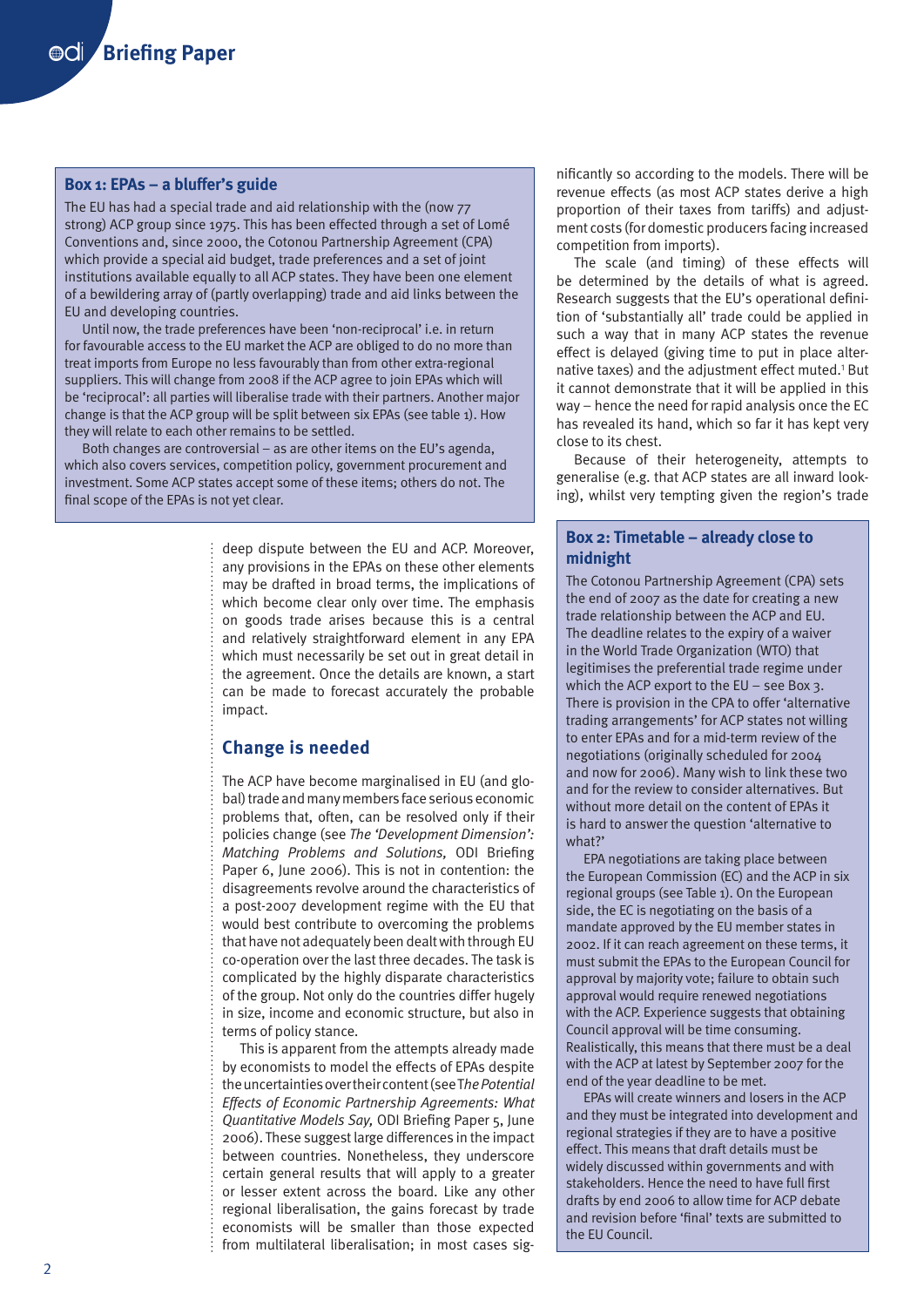marginalisation, is misleading. Differences between countries within EPA negotiation groups are often as wide as the differences between groups. This means that each EPA should provide a framework that can accommodate great diversity (see *The 'Development Dimension': Matching Problems and Solutions,* ODI Briefing Paper 6, June 2006).

Nor is it true that in trade policy the ACP are treated differently from other states and, hence, that this 'difference' can explain their problems. Although it was once the case that the ACP were treated more favourably than most other countries, it is no longer. About one third of the EU's imports are sourced from countries that benefit from very similar, favourable import treatment; the ACP are found within this group, but so are many other countries (see Figure 1).

The one clear common 'trade policy problem' faced by the EU and ACP relates to the WTO, which is therefore central to the EPA debate. Although EU trade policy treats many countries as favourably as the ACP, the particular 'peg' in the WTO agreements on which Cotonou is hung has become more vulnerable to attack than are those used to justify the favourable treatment for non-ACP states (see Box 3). One consequence is that 'reciprocity' is an inherent feature of an EPA i.e. ACP members must remove their tariffs on 'substantially all' imports from the EU over a 'reasonable' period of time.

Those seeking to influence the negotiations can be split into two groups which aim, using terms coined by the European Centre for Development Policy Management for 'alternatives to EPAs' and 'alternative EPAs'.<sup>2</sup> The former reject reciprocity and aim for an alternative WTO peg (or deny the need to find one) which they hope to identify in the 2006 mid-term review (Box 1). The latter focus on the

#### **Table 1. Membership of EPA negotiating groups**

| <b>EPA sub-region</b>                   | Members <sup>a</sup>                                                                                                                                                                                              |
|-----------------------------------------|-------------------------------------------------------------------------------------------------------------------------------------------------------------------------------------------------------------------|
| Caribbean (15)                          | Antigua and Barbuda, Bahamas, Barbados, Belize,<br>Dominica, Dominican Republic, Grenada, Guyana, Haiti,<br>Jamaica, St Kitts and Nevis, St Lucia, St Vincent and the<br>Grenadines, Surinam, Trinidad and Tobago |
| Central Africa (7)                      | Cameroon, Central African Republic, Chad, Congo Republic,<br>Equatorial Guinea, Gabon, São Tomé and Príncipe                                                                                                      |
| <b>East and Southern Africa</b><br>(16) | Burundi, Comoros, Democratic Republic of Congo,<br>Djibouti, Eritrea, Ethiopia, Kenya, Madagascar, Malawi,<br>Mauritius, Rwanda, Seychelles, Sudan, Uganda, Zambia,<br><b>7imhahwe</b>                            |
| Pacific (14)                            | Cook Islands, Fed. Micronesia, Fiji, Kiribati, Marshall<br>Islands, Nauru, Niue, Palau, Papua New Guinea, Samoa,<br>Solomon Islands, Tonga, Tuvalu, Vanuatu                                                       |
| SADC-minus (7)                          | Angola, Botswana, Lesotho, Mozambique, Namibia,<br>Swaziland, Tanzania                                                                                                                                            |
| West Africa (16)                        | Benin, Burkina Faso, Cape Verde, Côte d'Ivoire, Gambia,<br>Ghana, Guinea, Guinea Bissau, Liberia, Mali, Mauritania,<br>Niger, Nigeria, Senegal, Sierra Leone, Togo                                                |
|                                         |                                                                                                                                                                                                                   |

(a) Countries in italics are least developed.

'negotiating policy space' arising because EPAs will not liberalise 'all' ACP imports and will be 'development' not just 'free trade' agreements, pointing out that this leaves room for alternative and very different development outcomes.

Both groups are hampered by the absence of detail on how this policy space will be used. The EPA regions are progressing at different speeds towards the detailed negotiation phase. East and Southern Africa (ESA) and the Caribbean have already started preliminary discussions with the EC on specific issues related to trade liberalisation and  $\frac{1}{2}$ 

#### **Box 3: EPAs and the WTO**

The most fundamental objective of EPAs is to create a regime that is compatible with the requirements of Article XXIV of the General Agreement on Tariffs and Trade (GATT) and Article V of the General Agreement on Trade in Services (GATS). Both require that the ACP liberalise towards the EU – but not on all of their imports, only 'substantially all'. Nor must the liberalisation occur immediately: only within a reasonable period of time. Much of the detailed negotiation phase into which the parties are now moving will be concerned with applying this flexibility to determine the extent and timetable for liberalisation. The outcome is critical to the design of 'alternative EPAs' and to establish the case for 'alternatives to EPAs'.

Supporters of the latter would peg the post-2007 EU-ACP trade regime on one of two other WTO pegs, each of which has its own problems. One is the 'Enabling Clause' that allows developed countries to grant unilateral trade preferences to developing countries. The problem with this is that it may be difficult to justify within the WTO a regime that applies only to the ACP (given their economic heterogeneity) or to design one that, if granted to many other countries too, would maintain the value to the ACP of the status quo. The other peg is to obtain a new 'waiver' to succeed the one on which Cotonou is currently hung that expires in 2007. The problem with this is that waivers are more difficult to obtain than in the past as 'less-preferred' developing countries are unwilling to acquiesce in their discrimination.<br>
unwilling to acquiesce in their discrimination.